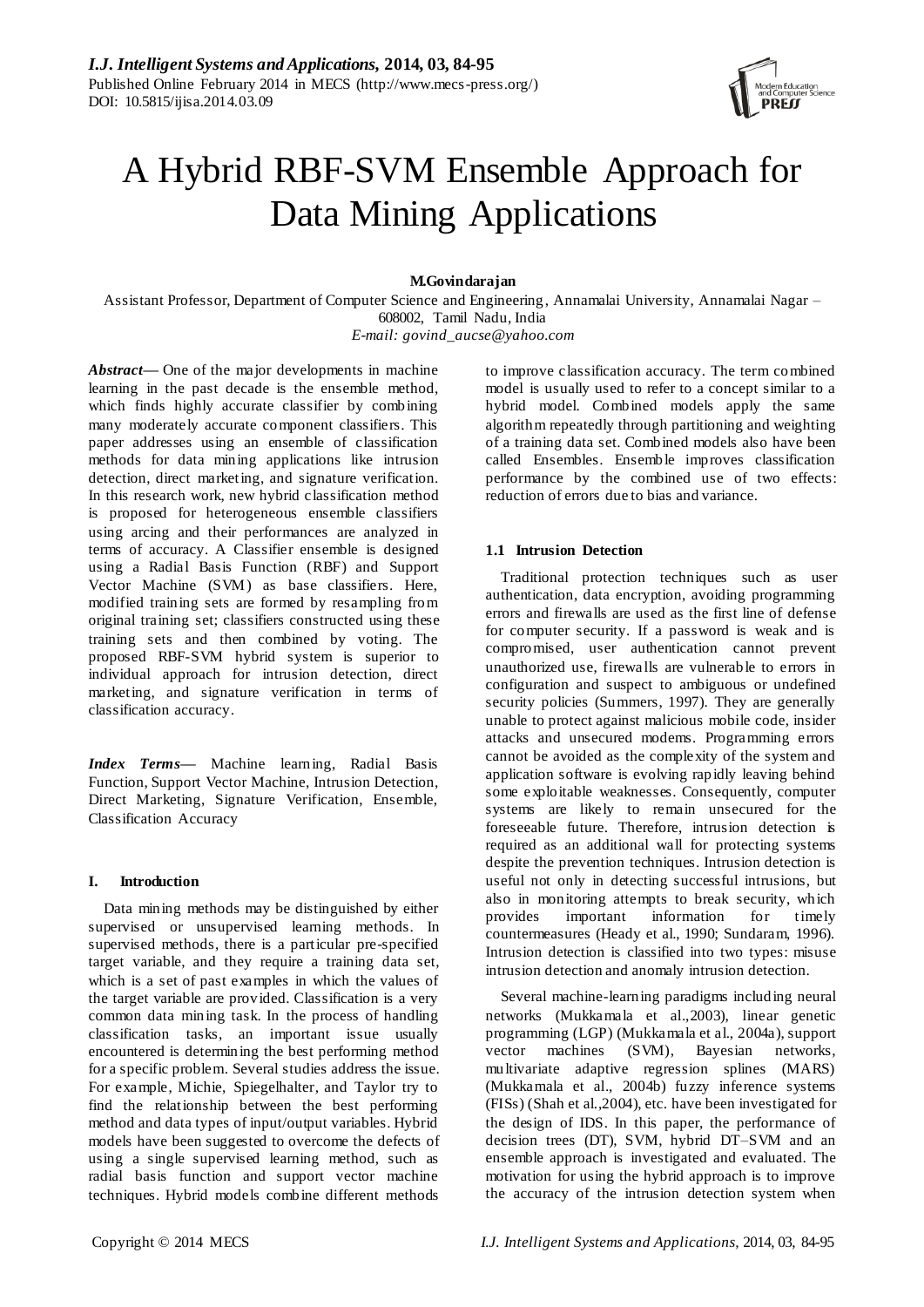compared to using individual approaches. The primary objective of this paper is ensemble of radial basis function and Support Vector Machine is superior to individual approach for intrusion detection in terms of classification accuracy.

# **1.2 Direct Marketing**

Direct marketing (Sara Madeira Joao M.Sousa, 2000) has become an important application field for data mining. In direct marketing (C. L. Bauer, 1998) companies or organizations try to establish and maintain a direct relationship with their customers in order to target them individually for specific product offers or for fund raising. Large databases of customer and market data are maintained for this purpose. The customers or clients to be targeted in a specific campaign are selected from the database, given different types of information such as demographic information and information on the customer's personal characteristics like profession, age and purchase history.

The customers of a company are regarded as valuable business resources in competitive markets, leading to efforts to systematically prolong and exploit existing customer relations. Consequently, the strategies and techniques of customer relationship management (CRM) have received increasing attention in management science. CRM features data mining as a technique to gain knowledge about customer behaviour and preferences.

Data mining problems in the CRM domain, such as response optimization to distinguish between customers who will react to a mailing campaign or not, chum prediction, in the form of classifying customers for churn probability, cross-selling, or up-selling are routinely modeled as classification tasks, predicting a discrete, of- ten binary feature using empirical, customer centered data of past sales, amount of purchases, demographic or psychographic information etc. Customer retention has a significant impact on firm profitability. Gupta et al find that a 1% improvement in retention can increase firm value by 5% (Gupta, Sunil, et al., 2004). Churn refers to the tendency for customers to defect or cease business with a company. Marketers interested in maximizing lifetime value realize that customer retention is a key to increasing long-run firm profitability. A focus on customer retention implies that firms need to understand the determinants of customer defection (churn) and are able to predict those customers who are at risk of defection at a particular point in time.

Response modeling is usually formulated as a binary classification problem. The customers are divided into two classes, respondents and non-respondents. A classifier is constructed to predict whether a given customer will respond or not. From a modeling point of view, however, several difficulties arise (Shin, H. J., & Cho, S, 2006 and Zahavi, J., & Levin, N, 1997). One of

the most noticeable is a severe class imbalance resulting from a low response rate: typically less than 5% of customers are respondents (Gonul, F. et al., 2000). A typical binary classifier will result in lopsided outputs to the non-respondent class (Kubat, et al., 1997). In other words, the classifier will predict most or even all customers not to respond. Although the classification accuracy may be very high since a majority of customers are in fact non-respondents. In this work, a model which identifies a subset of customers is constructed that includes as many respondents and as few non-respondents as possible Various classification methods have been used for response modeling such as statistical and machine learning methods. Recently, SVMs have drawn much attention and a few researchers have implemented them for response modeling (Shin, H. J., et al., 2006 and Yu, E., et al., 2006).

Recently, hybrid data mining approaches have gained much popularity; however, a few studies have been proposed to examine the performance of hybrid data mining techniques for response modeling (Maryam et al., 2013).

# **1.3 Signature Verification**

Optical Character Recognition (OCR) is a branch of pattern recognition, and also a branch of computer vision. OCR has been extensively researched for more than four decades. With the advent of digital computers, many researchers and engineers have been engaged in this interesting topic. It is not only a newly developing topic due to many potential applications, such as bank check processing, postal mail sorting, automatic reading of tax forms and various handwritten and printed materials, but it is also a benchmark for testing and verifying new pattern recognition theories and algorithms. In recent years, many new classifiers and feature extraction algorithms have been proposed and tested on various OCR databases and these techniques have been used in wide applications. Numerous scientific papers and inventions in OCR have been reported in the literature. It can be said that OCR is one of the most important and active research fields in pattern recognition. Today, OCR research is addressing a diversified number of sophisticated problems. Important research in OCR includes degraded (heavy noise) omni font text recognition, and analysis/recognition of complex documents (including texts, images, charts, tables and video documents). Handwritten numeral recognition, (as there are varieties of handwriting styles depending on an applicant's age, gender, education, ethnic background, etc., as well as the writer's mood while writing), is a relatively difficult research field in OCR.

In the area of character recognition, the concept of combining multiple classifiers is proposed as a new direction for the development of highly reliable character recognition systems (C.Y.Suen et al., 1990) and some preliminary results have indicated that the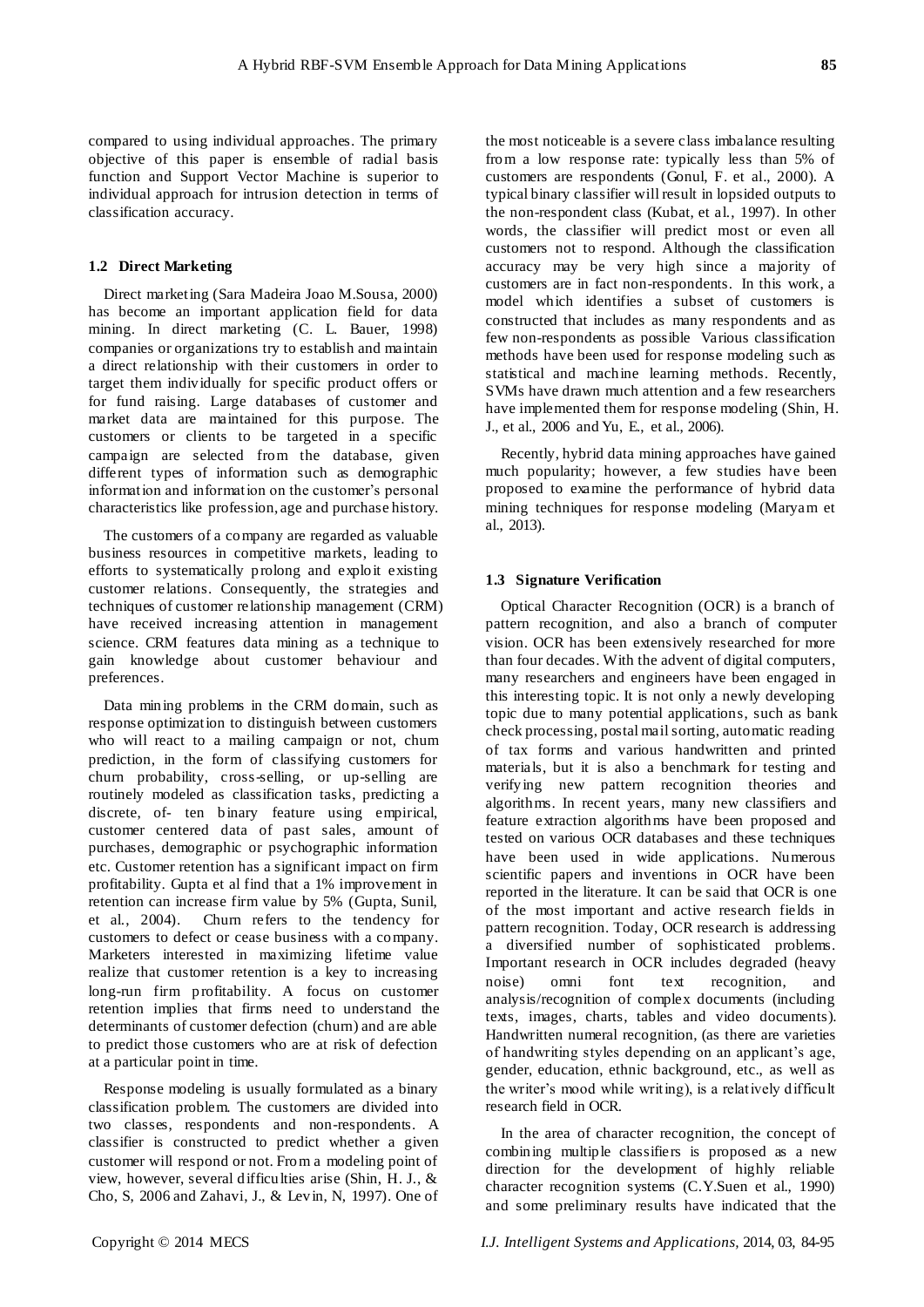combination of several complementary classifiers will improve the performance of individual classifiers (C.Y.Suen et al., 1990 and T.K.Ho et al., 1990). The primary objective of this paper is ensemble of radial basis function and Support Vector Machine is superior to individual approach for recognizing totally unconstrained handwritten numerals in terms of classification accuracy.

The rest of this paper is organized as follows: Section 2 describes the related work. Section 3 presents hybrid intelligent system and Section 4 explains the performance evaluation measures. Section 5 focuses on the experimental results and discussion. Finally, results are summarized and concluded in section 6.

# **II. Related Work**

## **2.1 Intrusion Detection**

The Internet and online procedures is an essential tool of our daily life today. They have been used as an important component of business operation (T. Shon and J. Moon, 2007). Therefore, network security needs to be carefully concerned to provide secure information channels. Intrusion detection (ID) is a major research problem in network security, where the concept of ID was proposed by Anderson in 1980 (J.P. Anders on, 1980). ID is based on the assumption that the behavior of intruders is different from a legal user (W. Stallings, 2006). The goal of intrusion detection systems (IDS) is to identify unusual access or attacks to secure internal networks (C. Tsai , et al., 2009) Network-based IDS is a valuable tool for the defense-in-depth of computer networks. It looks for known or potential malicious activities in network traffic and raises an alarm whenever a suspicious activity is detected. In general, IDSs can be divided into two techniques: misuse detection and anomaly detection (E. Biermann et al.,2001; T. Verwoerd, et al., 2002)

Misuse intrusion detection (signature-based detection) uses well-defined patterns of the malicious activity to identify intrusions (K. Ilgun et al., 1995; D. Marchette, 1999) However, it may not be able to alert the system administrator in case of a new attack. Anomaly detection attempts to model normal behavior profile. It identifies malicious traffic based on the deviations from the normal patterns, where the normal patterns are constructed from the statistical measures of the system features (S. Mukkamala, et al., 2002). The anomaly detection techniques have the advantage of detecting unknown attacks over the misuse detection technique (E. Lundin and E. Jonsson, 2002). Several machine learning techniques including neural networks, fuzzy logic (S. Wu and W. Banzhaf, 2010), support vector machines (SVM) (S. Mukkamala, et al., 2002; S. Wu and W. Banzhaf, 2010) have been studied for the design of IDS. In particular, these techniques are developed as classifiers, which are used to classify whether the incoming network traffics are normal or an attack. This

paper focuses on the Support Vector Machine (SVM) and Radial Basis Function (RBF) among various machine learning algorithms.

The most significant reason for the choice of SVM is because it can be used for either supervised or unsupervised learning. Another positive aspect of SVM is that it is useful for finding a global minimum of the actual risk using structural risk minimization, since it can generalize well with kernel tricks even in highdimensional spaces under little training sample conditions.

In Ghosh and Schwartzbard (1999), it is shown how neural networks can be employed for the anoma ly and misuse detection. The works present an application of neural network to learn previous behavior since it can be utilized to detection of the future intrusions against systems. Experimental results indicate that neural networks are "suited to perform intrusion state of art detection and can generalize from previously observed behavior'' according to the authors.

# **2.2 Direct Marketing**

Direct marketing aims at obtaining and maintaining direct relations between suppliers and buyers within one or more product/market combinations. In marketing, there are two main different approaches to communication: mass marketing and direct marketing (Ling, C. X., & Li, C, 1998). Mass marketing uses mass media such as print, radio and television to the public without discrimination. While direct marketing involves the identification of customers having potential market value by studying the customers' characteristics and the needs (the past or the future) and selects certain customers to promote. Direct marketing becomes increasingly popular because of the increased competition and the cost problem. It is an important area of applications for data mining, data warehousing, statistical pattern recognition, and artificial intelligence. In direct marketing, models (profiles) are generated to select potential customers (from the client database) for a given product by analyzing data from similar campaigns, or by organizing test mail campaigns (Setnes, M., & Kaymak, U, 2001). Various classifiers have been employed such as logistic regression, neural networks and support vector machine.

Aristides Gionis et al have shown that the numbers of clusters discovered by their algorithms seem to be very reasonable choices: for the Votes dataset most people vote according to the official position of their political parties, so having two clusters is natural; for the Mushrooms dataset, notice that both ROCK and LIMBO achieve much better. (Aristides Gionis et al., 2005). Many aspects of churn have been modeled in the literature. First, whether churn is hidden or observable influence the overall approach to modeling. In some industries, customer defection is not directly observed, as customers do not explicitly terminate a relationship,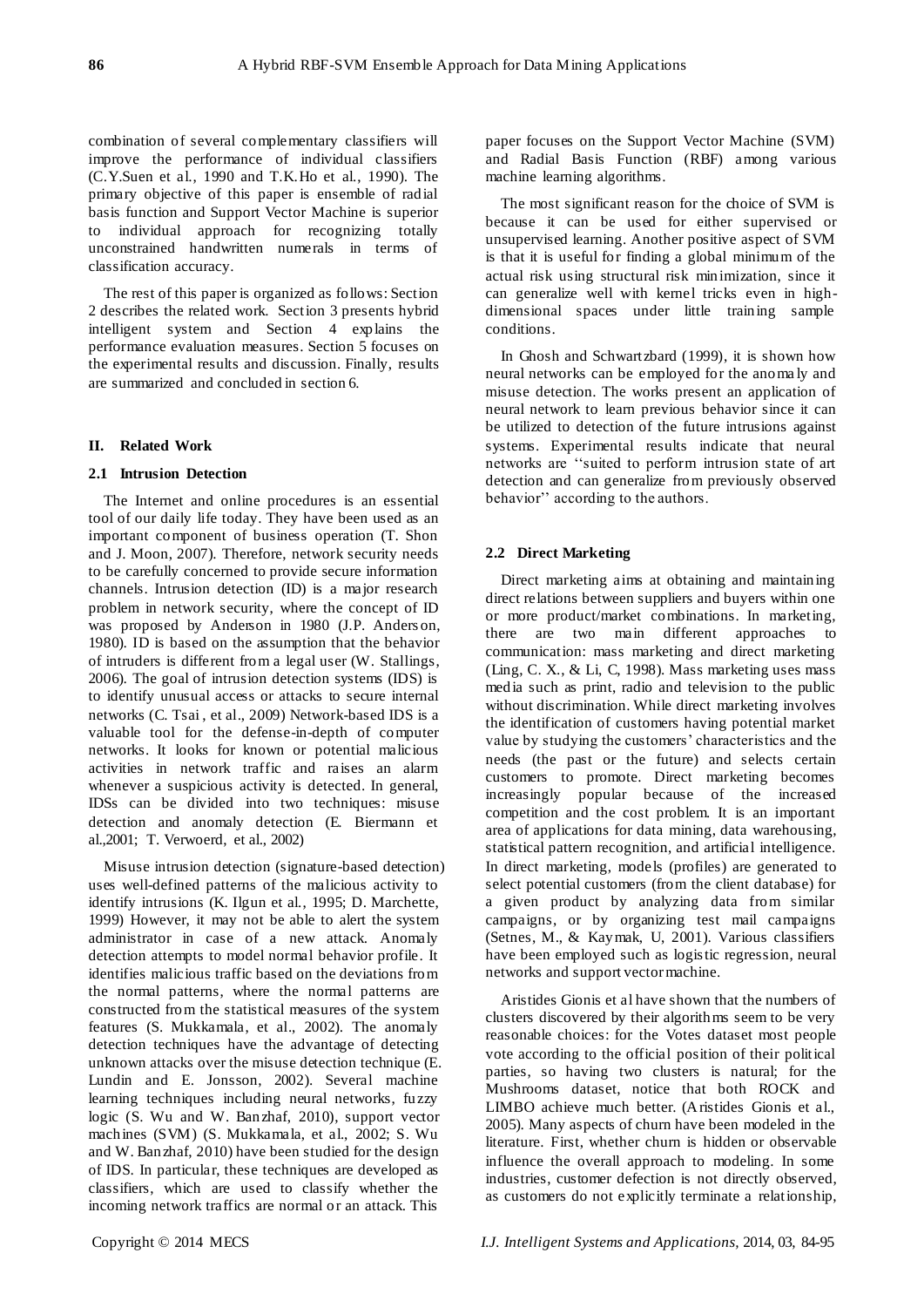but can become inactive. In other industries, however, the defection decision is observable as customers cease their relationship via actively terminating their contract with the firm (Fader, P. S., et al., 2004).

The modeling approach could also depend critically on the relative importance placed on explanation/interpretation *vis a vis* prediction. Models that are better at explanation may not necessarily be better at prediction. The empirical literature in marketing has traditionally favored parametric models (such as logistic or probit regression or parametric hazard specifications and zero-inflated poisson models) that are easy to interpret. Similar to the previous discussion on acquisition, churn is a rare event that may require new approaches from data mining, machine learning and non-parametric statistics that emphasize predictive ability (Hastie, T., et al., 2001). These include projection-pursuit models, jump diffusion models, neural network models, tree structured models, spline-based models such as Generalized Additive Models (GAM), and Multivariate Adaptive Regression Splines (MARS), and more recently approaches such as support vector machines and boosting (Lemmens, et al., 2003).

Tang applied feed forward neural network to maximize performance at desired mailing depth in direct marketing in cellular phone industry. He showed that neural networks show more balance outcome than statistical models such as logistic regression and least squares regression, in terms of potential revenue and churn likelihood of a customer (Tang, Z, 2011).

# **2.3 Signature Verification**

In the past several decades, a wide variety of approaches have been proposed to attempt to achieve the recognition system of handwritten numerals. These approaches generally fall into two categories: statistical method and syntactic method (C. Y. Suen, et al., 1992). First category includes techniques such as template matching, measurements of density of points, moments, characteristic loci, and mathematical transforms. In the second category, efforts are aimed at capturing the essential shape features of numerals, generally from their skeletons or contours. Such features include loops, endpoints, junctions, arcs, concavities and convexities, and strokes.

Suen et al.,(1992) proposed four experts for the recognition of handwritten digits. In expert one, the skeleton of a character pattern was decomposed into branches. The pattern was then classified according to the features extracted from these branches. In expert two, a fast algorithm based on decision trees was used to process the more easily recognizable samples, and a relaxation process was applied to those samples that could not be uniquely classified in the first phase. In expert three, statistical data on the frequency of occurrence of features during training were stored in a

database. This database was used to deduce the identification of an unknown sample. In expert four, structural features were extracted from the contours of the digits. A tree classifier was used for classification. The resulting multiple-expert system proved that the consensus of these methods tended to compensate for individual weakness, while preserving individual strengths. The high recognition rates were reported and compared favorably with the best performance in the field.

The utilization of the Support Vector Machine (SVM) classifier has gained immense popularity in the past years (C. J. C. Burges., et al., 1997 and U. Krebel, 1999). SVM is a discriminative classifier based on Vapnik's structural risk minimization principle. It can be implemented on flexible decision boundaries in high dimensional feature spaces. Generally, SVM solves a binary (two -class) classification problem, and multiclass classification is accomplished by combining multiple binary SVMs. Good results on handwritten numeral recognition by using SVMs can be found in Dong, et al.'s paper.

Artificial Neural Networks (ANN), due to its useful properties such as: highly parallel mechanism, excellent fault tolerance, adaptation, and self-learning, have become increasingly developed and successfully used in character recognition (A. Amin, et al., 1996 and J. Cai, et al., 1995). The key power provided by such networks is that they admit fairly simple algorithms where the form of nonlinearity that can be learned from the training data. The models are thus e xtremely powerful, have nice theoretical properties, and apply well to a vast array of real-world applications.

# **2.4 Arcing Classifier**

Freund and Schapire (1995,1996) propose an algorithm the basis of which is to **a**daptively **r**esample and **c**ombine (hence the acronym--arcing) so that the weights in the resampling are increased for those cases most often misclassified and the combining is done by weighted voting.

Previous work has demonstrated that arcing classifiers is very effective for RBF-SVM hybrid system. (M.Govindarajan et al., 2012).

Xu et al. (1992) proposed four combining classifier approaches according to the levels of information available from the various classifiers. The experimental results showed that the performance of individual classifiers could be improved significantly. Huang and Suen (1993, 1995) proposed the Behavior-Knowledge Space method in order to combine multiple classifiers for providing abstract level information for the recognition of handwritten numerals. Lam and Suen (1995) studied the performance of combination methods that were variations of the majority vote. A Bayesian formulation and a weighted majority vote (with weights obtained through a genetic algorithm) were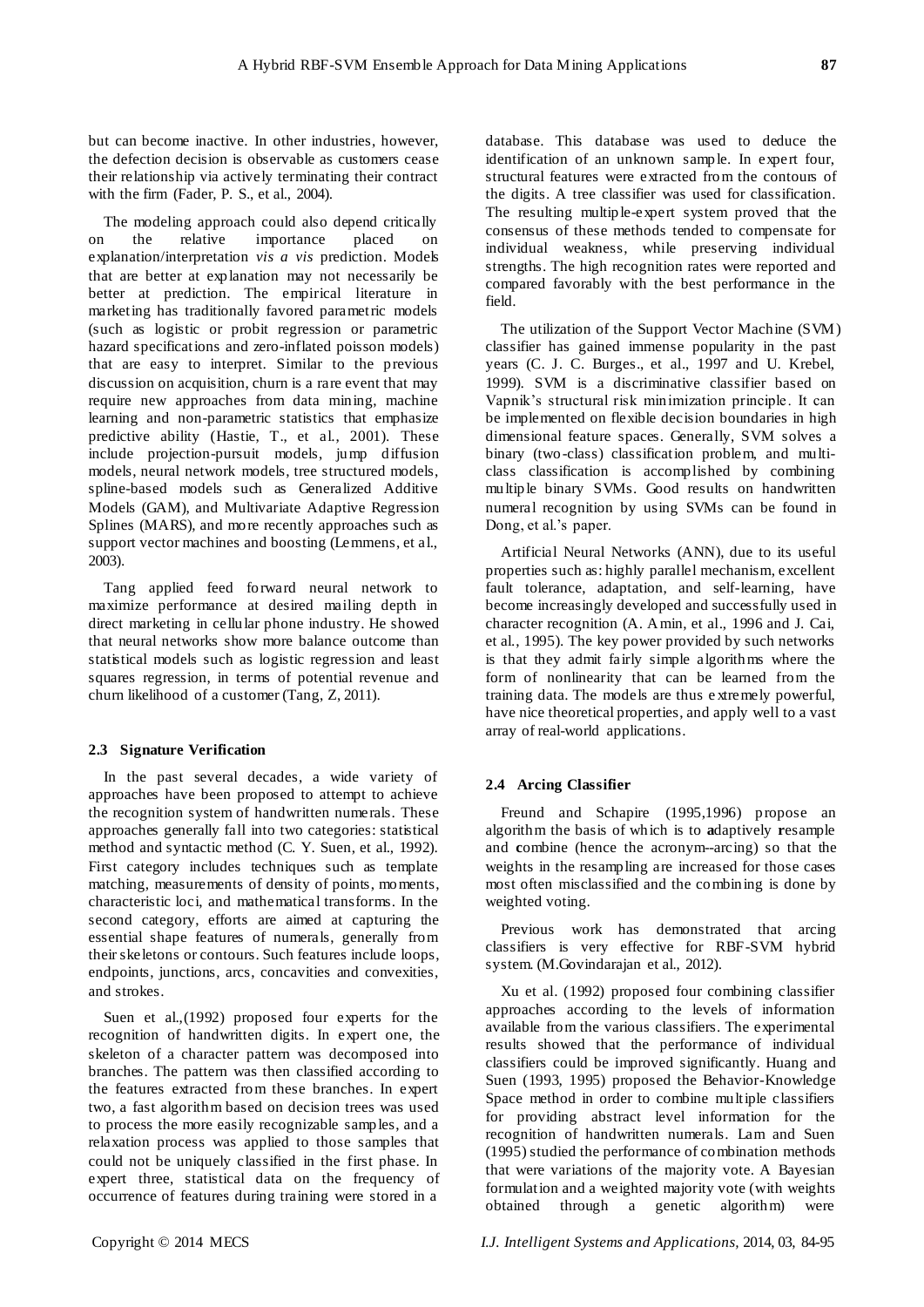implemented, and the combined performances of seven classifiers on a large set of handwritten numerals were analyzed.

# **III. Hybrid Intelligent System**

This section shows the proposed RBF-SVM hybrid system which involves Radial Basis Function (RBF) and Support Vector Machine (SVM) as base classifiers.

# **3.1 RBF-SVM Hybrid System**

The proposed hybrid intelligent system is composed of three main phases; pre-processing phase, classification phase and Combining Phase.

# *3.1.1 Dataset Pre-processing*

Before performing any classification method the data has to be pre-processed. In the data pre-processing stage it has been observed that the datasets consist of many missing value attributes. By eliminating the missing attribute records may lead to misclassification because the dropped records may contain some useful pattern for Classification. The dataset is pre-processed by removing missing values using supervised filters.

# *3.1.2 Existing Classification Methods*

# *a) Radial basis Function Neural Network*

The RBF (Oliver Buchtala, et al., 2005) design involves deciding on their centers and the sharpness (standard deviation) of their Gaussians. Generally, the centres and SD (standard deviations) are decided first by examining the vectors in the training data. RBF networks are trained in a similar way as MLP. The output layer weights are trained using the delta rule. The RBF networks used here may be defined as follows.

- $\checkmark$  RBF networks have three layers of nodes: input layer, hidden layer, and output layer.
- $\checkmark$  Feed-forward connections exist between input and hidden layers, between input and output layers (shortcut connections), and between hidden and output layers. Additionally, there are connections between a bias node and each output node. A scalar weight is associated with the connection between nodes.
- $\checkmark$  The activation of each input node (fanout) is equal to its external input where is the th element of the external input vector (pattern) of the network (denotes the number of the pattern).
- $\checkmark$  Each hidden node (neuron) determines the Euclidean distance between "its own" weight vector and the activations of the input nodes, i.e., the external input vector the distance is used as an input of a radial basis function in order to determine the activation of

node. Here, Gaussian functions are employed. The parameter of node is the radius of the basis function; the vector is its center.

 $\checkmark$  Each output node (neuron) computes its activation as a weighted sum The external output vector of the network, consists of the activations of output nodes, i.e., The activation of a hidden node is high if the current input vector of the network is "similar" (depending on the value of the radius) to the center of its basis function. The center of a basis function can, therefore, be regarded as a prototype of a hyper spherical cluster in the input space of the network. The radius of the cluster is given by the value of the radius parameter.

# *b) Support Vector Machine*

The support vector machine (SVM) is a recently developed technique for multi dimensional function approximation. The objective of support vector machines is to determine a classifier or regression function which minimizes the empirical risk (that is the training set error) and the confidence interval (which corresponds to the generalization or test set error) (Vapnik, V, 1998).

Given a set of N linearly separable training examples  $S = \left\{ x_i \in \mathbb{R}^n \middle| i = 1, 2, ..., N \right\}$ , where each example belongs to one of the two classes, represented by

 $y_i \in \{ \div 1, -1 \}$ , the SVM learning method seeks the optimal hyperplane  $\mathbf{w} \cdot \mathbf{x} + \mathbf{b} = 0$ , as the decision surface, which separates the positive and negative examples with the largest margins. The decision function for classifying linearly separable data is:

$$
f(X) = sign(W.X + b)
$$
 (3.1)

Where **w** and b are found from the training set by solving a constrained quadratic optimization problem. The final decision function is

$$
f(x) = sign\left(\sum_{i=1}^{N} a_i y_i(x_i...x) + b\right)
$$
\n(3.2)

The function depends on the training examples for

which  $a_i$  is non-zero. These examples are called support vectors. Often the number of support vectors is only a small fraction of the original data set. The basic SVM formulation can be extended to the non linear case by using the nonlinear kernels that maps the input space to a high dimensional feature space. In this high dimensional feature space, linear classification can be performed. The SVM classifier has become very popular due to its high performances in practical applications such as text classification and pattern recognition.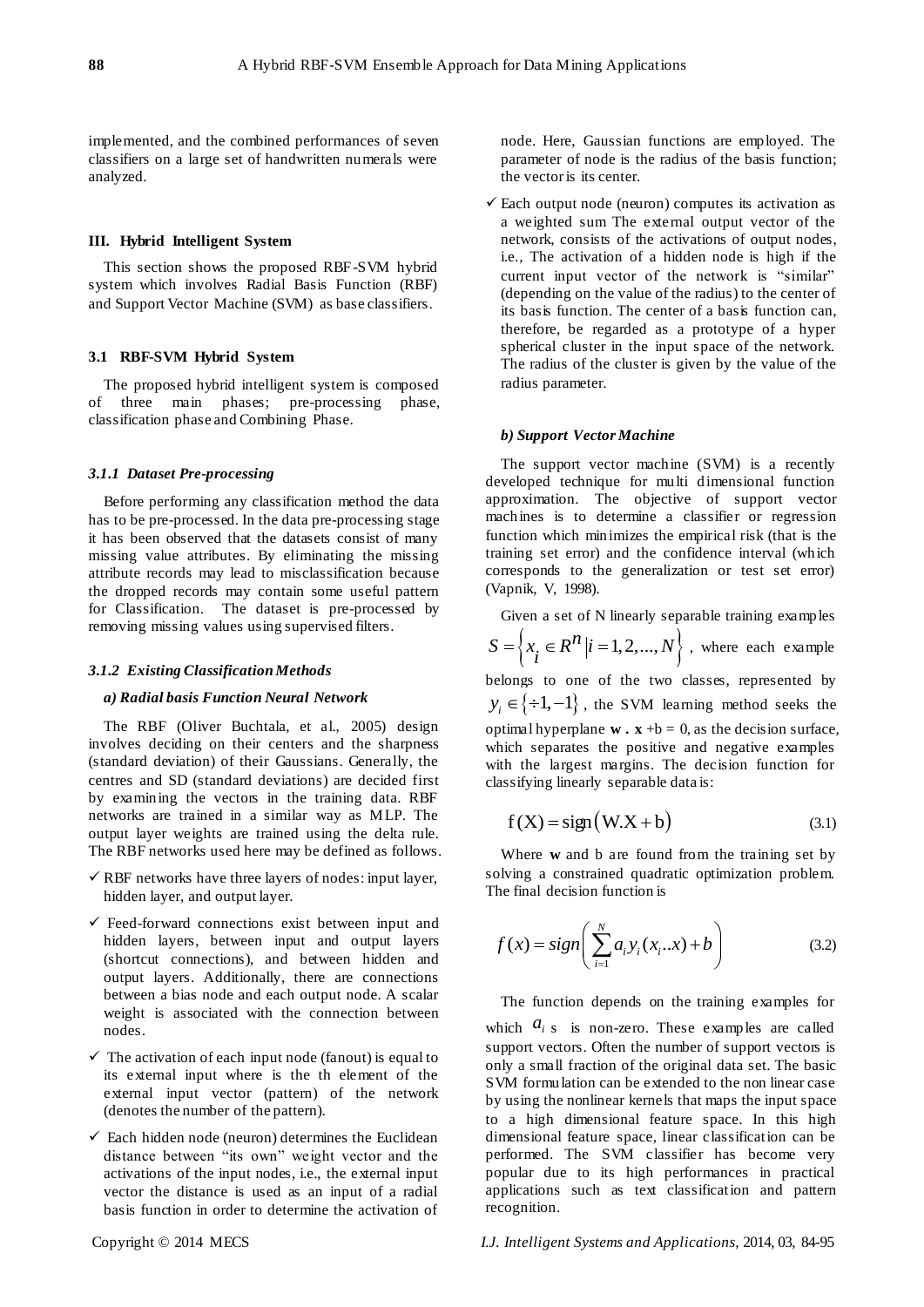The support vector regression differs from SVM used in classification problem by introducing an alternative loss function that is modified to include a distance measure. Moreover, the parameters that control the regression quality are the cost of error C, the width of tube  $\epsilon$  and the mapping function  $\phi$ . In this research work, the values for polynomial degree will be in the range of 0 to 5. In this work, best kernel to make the prediction is polynomial kernel with epsilon  $= 1.0E-12$ , parameter d=4 and parameter c=1.0.

A hybrid scheme based on coupling two base classifiers using arcing classifier adapted to data mining problem is defined in order to get better results. The main originality of proposed approach relies on associating two techniques: extracting more information bits via specific linguistic techniques, space reduction mechanis ms, and moreover a arcing classifier to aggregate the best classification results.

## *c) Proposed RBF-SVM Hybrid System*

Given a set D, of d tuples, arcing (Breiman. L, 1996) works as follows; For iteration i  $(i = 1, 2, \ldots, k)$ , a training set,  $D_i$ , of d tuples is sampled with replacement from the original set of tuples, D. some of the examples from the dataset *D* will occur more than once in the training dataset *D<sup>i</sup>* . The examples that did not make it into the training dataset end up forming the test dataset. Then a classifier model, *M<sup>i</sup>* , is learned for each training examples *d* from training dataset *D<sup>i</sup>* . A classifier model,  $M_i$ , is learned for each training set,  $D_i$ . To classify an unknown tuple,  $X$ , each classifier,  $M_i$ , returns its class prediction, which counts as one vote. The hybrid classifier (RBF-SVM), M\* , counts the votes and assigns the class with the most votes to X.

# **Algorithm: Hybrid RBF-SVM using Arcing Classifier**

**Input:**

- *D, a set of d tuples.*
- $k = 2$ , the number of models in the ensemble.
- *Base Classifiers (Radial Basis Function, Support Vector Machine)*

**Output:** Hybrid RBF-SVM model, M\* .

## **Procedure:**

- 1. *For i = 1 to k do // Create k models*
- 2. *Create a new training dataset, Di, by sampling D with replacement. Same example from given dataset D may occur more than once in the training dataset Di.*
- 3. *Use Di to derive a model, Mi*
- 4. *Classify each example d in training data Di and initialized the weight, Wi for the model, Mi, based on the accuracies of percentage of correctly classified example in training data Di.*
- 5. *endfor*

To use the hybrid model on a tuple, X:

- 1. if classification then
- 2. let each of the k models classify X and return the majority vote;
- 3. if prediction then
- 4. let each of the k models predict a value for X and return the average predicted value;

# **IV. Performance Evaluation Measures**

# **4.1 Cross Validation Technique**

Cross-validation (Jiawei Han and Micheline Kamber**,**  2003) sometimes called rotation estimation, is a technique for assessing how the results of a statistical analysis will generalize to an independent data set. It is mainly used in settings where the goal is prediction, and one wants to estimate how accurately a predictive model will perform in practice. 10-fold cross validation is commonly used. In stratified K-fold cross-validation, the folds are selected so that the mean response value is approximately equal in all the folds.

# **4.2 Criteria for Evaluation**

The primary metric for evaluating classifier performance is classification Accuracy: the percentage of test samples that are correctly classified. The accuracy of a classifier refers to the ability of a given classifier to correctly predict the label of new or previously unseen data (i.e. tuples without class label information). Similarly, the accuracy of a predictor refers to how well a given predictor can guess the value of the predicted attribute for new or previously unseen data.

#### **V. Experimental Results and Discussion**

# **5.1 Dataset Description**

# *5.1.1 Intrusion Detection*

#### *a) Real Dataset Description*

The Acer07 dataset, being released for the first time is a real world data set collected from one of the sensors in Acer eDC (Acer e-Enabling Data Center). The data used for evaluation is the inside packets from August 31, 2007 to September 7, 2007.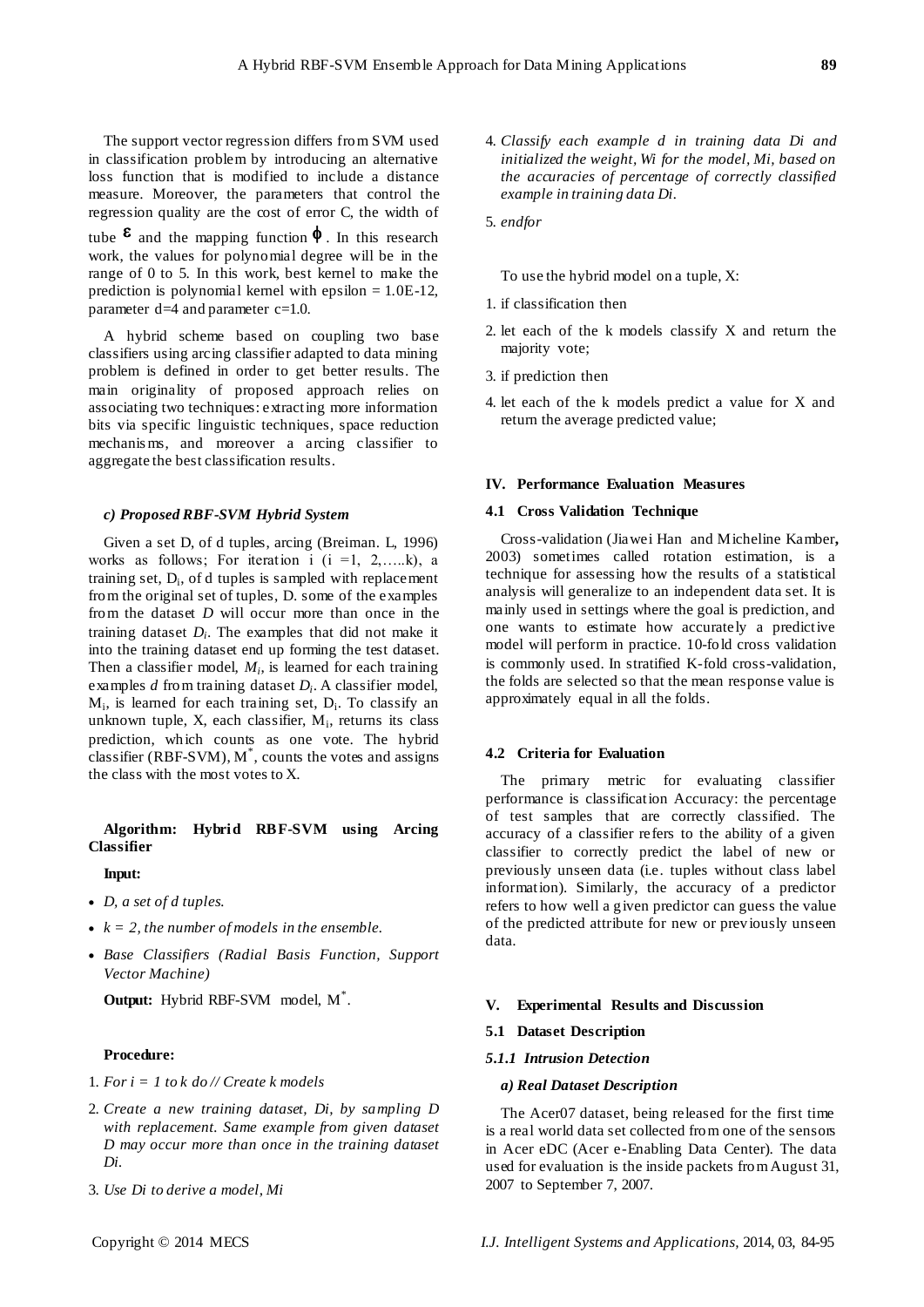## *b) Benchmark Dataset Description*

The data used in classification is NSL-KDD, which is a new dataset for the evaluation of researches in network intrusion detection system. NSL-KDD consists of selected records of the complete KDD'99 dataset (Ira Cohen, et al., 2007). NSL-KDD dataset solve the issues of KDD'99 benchmark [KDD'99 dataset]. Each NSL-KDD connection record contains 41 features (e.g., protocol type, service, and ag) and is labeled as either normal or an attack, with one specific attack type.

# *5.1.2 Direct Marketing*

#### *a) Real Dataset Description*

The data is related with direct marketing campaigns of a Portuguese banking institution. The marketing campaigns were based on phone calls. Often, more than one contact to the same client was required, in order to access if the product (bank term deposit) would be (or not) subscribed. The classification goal is to predict if the client will subscribe a term deposit (variable y).

## *b) Benchmark Dataset Description*

The data includes all collective agreements reached in the business and personal services sector for locals with at least 500 members (teachers, nurses, university staff, police, etc) in Canada in 87 and first quarter of 88. Data was used to test 2 tier approach with learning from positive and negative examples.

#### *5.1.3 Signature Verification*

## *a) Real Dataset Description*

The dataset used to train and test the systems described in this paper was constructed from NIST's Special Database 3 and Special Database 1 which contain binary images of handwritten digits. NIST originally designated SD-3 as their training set and SD-1 as their test set. However, SD-3 is much cleaner and easier to recognize than SD-1. The reason for this can be found on the fact that SD-3 was collected among Census Bureau employees, while SD-1 was collected among high-school students. Drawing sensible conclusions from learning experiments requires that the result be independent of the choice of training set and test among the complete set of samples. Therefore it was necessary to build a new database by mixing NIST's datasets.

## *b) Benchmark Dataset Description*

The data used in classification is 10 % U.S. Zip code, which consists of selected records of the complete U.S. Zip code database. The database used to train and test the hybrid system consists of 4253 segmented numerals digitized from handwritten zip codes that appeared on

U.S. mail passing through the Buffalo, NY post office. The digits were written by many different people, using a great variety of sizes, writing styles, and instruments, with widely varying amounts of care.

## **5.2 Experiments and Analysis**

# *5.2.1 Intrusion Detection*

## *a) Real Dataset*

The Acer07dataset is taken to evaluate the proposed hybrid RBF-SVM for intrusion detection system.

Table 1: The Performance of Existing and Proposed Hybrid RBF-SVM Classifier for real world dataset

| <b>Real Dataset</b>        | Classifiers                       | Classification<br>Accuracy |
|----------------------------|-----------------------------------|----------------------------|
| Acer <sub>07</sub> dataset | <b>RBF</b>                        | 99.40%                     |
|                            | <b>SVM</b>                        | 99.60%                     |
|                            | Proposed Hybrid<br><b>RBF-SVM</b> | 99.90%                     |



Fig. 1: Classification Accuracy of Base and Proposed Hybrid RBF-SVM Classifiers Using Real Dataset

## *b) Benchmark Dataset*

The NSL- KDD dataset is taken to evaluate the proposed hybrid RBF-SVM for intrusion detection system.

Table 2: The Performance of Existing and Proposed Hybrid RBF-SVM Classifier for bench mark dataset

| Benchmark<br>Dataset      | Classifiers                       | Classification<br>Accuracy |
|---------------------------|-----------------------------------|----------------------------|
| <b>NSL-KDD</b><br>dataset | <b>RBF</b>                        | 84.74%                     |
|                           | <b>SVM</b>                        | 91.81%                     |
|                           | Proposed Hybrid<br><b>RBF-SVM</b> | 98.46%                     |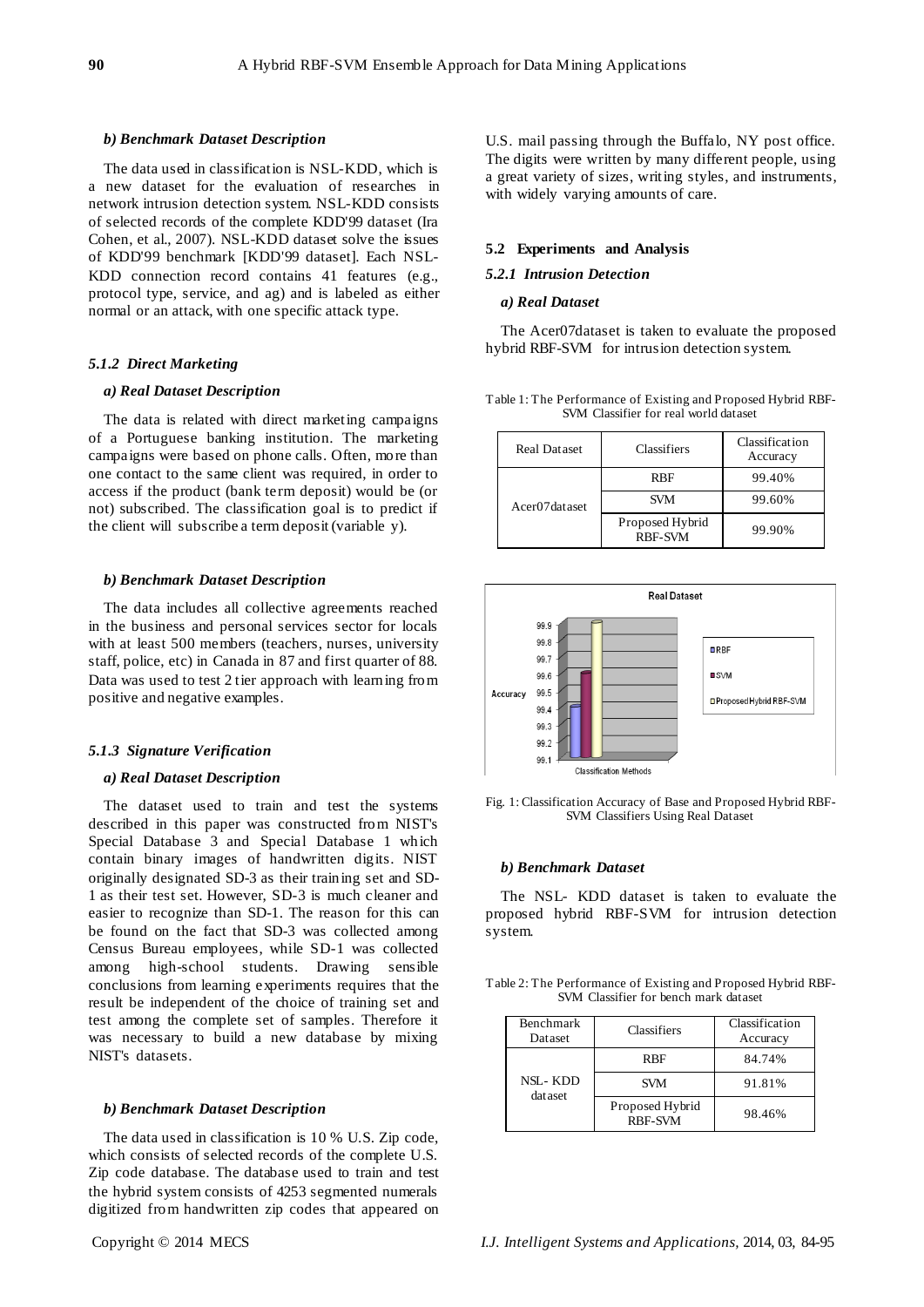

Fig. 2: Classification Accuracy of Base and Proposed Hybrid RBF-SVM Classifiers Using Benchmark Dataset

# *5.2.2 Direct Marketing*

In this section, new ensemble classification method is proposed using arcing classifier and its performance is analyzed in terms of accuracy.

Table 3: The Performance of Existing and Proposed Hybrid RBF-SVM Classifier for real world dataset

# *a) Real Dataset*

| <b>Real Dataset</b>          | Classifiers                       | Classification<br>Accuracy |
|------------------------------|-----------------------------------|----------------------------|
| Bank<br>Marketing<br>dataset | <b>RBF</b>                        | 71.16%                     |
|                              | <b>SVM</b>                        | 69.00%                     |
|                              | Proposed Hybrid<br><b>RBF-SVM</b> | 88.33%                     |



Fig. 3: Classification Accuracy of Base and Proposed Hybrid RBF-SVM Classifiers Using Real Dataset

# *b) Benchmark Dataset*

The bank marketing dataset is taken to evaluate the proposed hybrid RBF-SVM classifier.

| Table 4: The Performance of Existing and Proposed Hybrid RBF- |  |                                       |  |
|---------------------------------------------------------------|--|---------------------------------------|--|
|                                                               |  | SVM Classifier for bench mark dataset |  |

| Benchmark<br>Dataset | Classifiers                       | Classification<br>Accuracy |
|----------------------|-----------------------------------|----------------------------|
| Labor dataset        | RBF                               | 94.73%                     |
|                      | <b>SVM</b>                        | 89.47%                     |
|                      | Proposed Hybrid<br><b>RBF-SVM</b> | 98.24%                     |





# *5.2.3 Signature Verification*

# *a) Real Dataset*

The NIST dataset are taken to evaluate the proposed hybrid RBF-SVM for handwriting recognition system.

| Table 5: The Performance of Existing and Proposed Hybrid RBF- |                                       |  |  |
|---------------------------------------------------------------|---------------------------------------|--|--|
|                                                               | SVM Classifier for real world dataset |  |  |

| Real<br>Dataset | Classifiers                       | Classification<br>Accuracy |
|-----------------|-----------------------------------|----------------------------|
| NIST dataset    | <b>RBF</b>                        | 76.50%                     |
|                 | <b>SVM</b>                        | 89.20%                     |
|                 | Proposed Hybrid<br><b>RBF-SVM</b> | 99.30%                     |



Fig. 5: Classification Accuracy of Base and Proposed Hybrid RBF-SVM Classifiers Using Real Dataset

# *b) Benchmark Dataset*

The U.S. Zip code dataset are taken to evaluate the proposed hybrid RBF-SVM for handwriting recognition system.

Table 6: The Performance of Existing and Proposed Hybrid RBF-SVM Classifier for bench mark dataset

| <b>Benchmark</b><br>Dataset | Classifiers                       | Classification<br>Accuracy |
|-----------------------------|-----------------------------------|----------------------------|
| U.S. Zip<br>code dataset    | RBF                               | 86.46%                     |
|                             | <b>SVM</b>                        | 93.98%                     |
|                             | Proposed Hybrid<br><b>RBF-SVM</b> | 99.13%                     |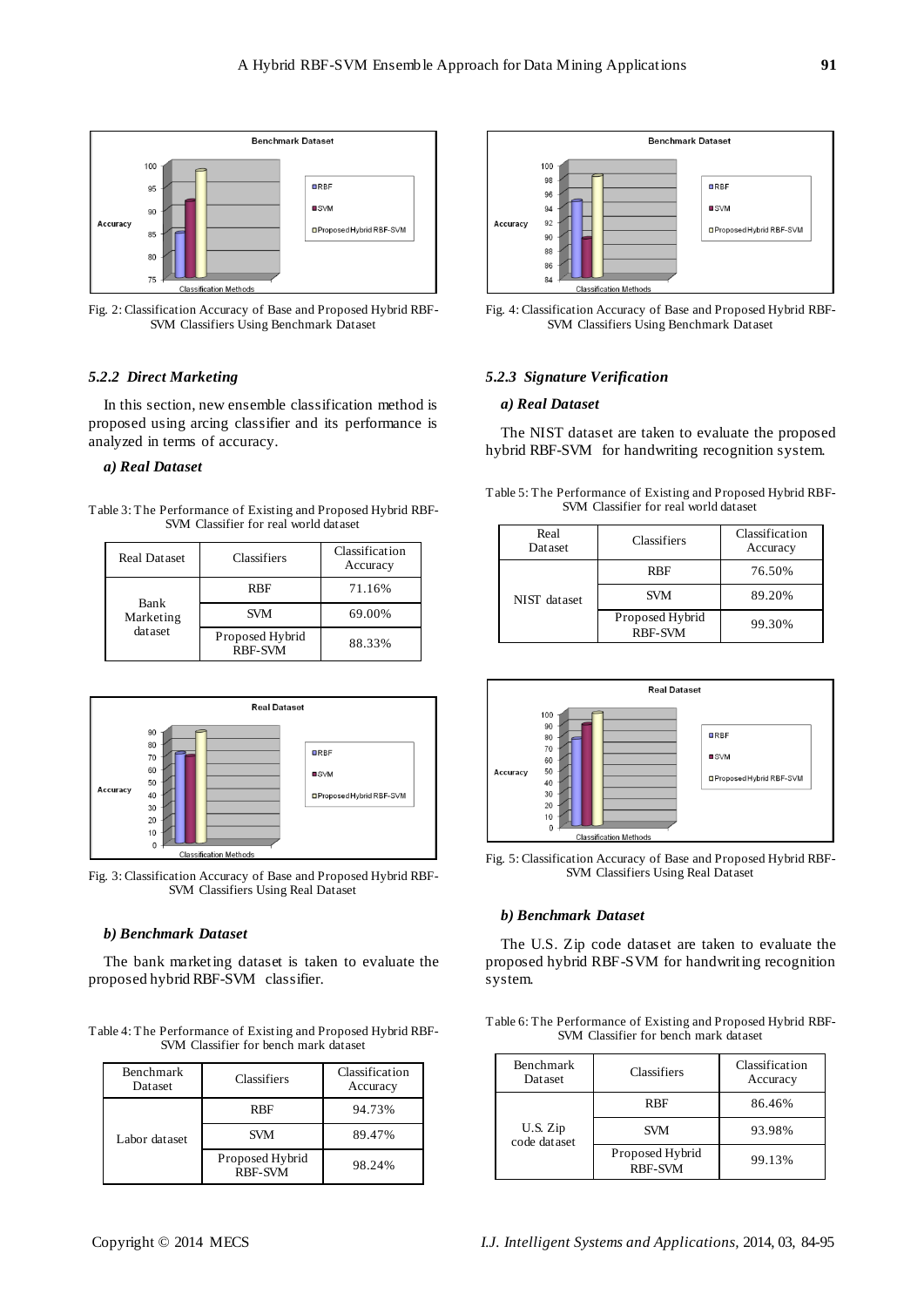

Fig. 6: Classification Accuracy of Base and Proposed Hybrid RBF-SVM Classifiers Using Benchmark Dataset

The data set described in section 5 is being used to test the performance of base classifiers and hybrid classifier. Classification accuracy was evaluated using 10-fold cross validation. In the proposed approach, first the base classifiers RBF and SVM are constructed individually to obtain a very good generalization performance. Secondly, the ensemble of RBF and SVM is designed. In the ensemble approach, the final output is decided as follows: base classifier's output is given a weight (0–1 scale) depending on the generalization performance as given in Table 1 to 6. According to Table 1 to 6, the proposed hybrid model shows significantly larger improvement of classification accuracy than the base classifiers and the results are found to be statistically significant.

The  $x^2$  statistic  $x^2$  is determined for all the above approaches and their critical value is found to be less than 0.455. Hence corresponding probability is  $p < 0.5$ . This is smaller than the conventionally accepted significance level of 0.05 or 5%. Thus examining a  $x^2$ significance table, it is found that this value is significant with a degree of freedom of 1. In general, the result of x2 statistic analysis shows that the proposed classifiers are significant at  $p < 0.05$  than the existing classifiers.

The proposed ensemble of RBF and SVM is shown to be superior to individual approaches for data mining applications like intrusion detection, direct marketing, and signature verification in terms of Classification accuracy

## **VI. Conclusion**

In this research, some new techniques have been investigated for data mining applications and evaluated their performance based on classification accuracy. RBF and SVM have been explored as hybrid models. Next a hybrid RBF-SVM model and RBF, SVM models as base classifiers are designed. Finally, hybrid systems are proposed to make optimum use of the best performances delivered by the individual base classifiers and the hybrid approach. The hybrid RBF-SVM shows higher percentage of classification accuracy than the base classifiers and enhances the testing time due to data dimensions reduction.

The experiment results lead to the following observations.

- $\triangleright$  SVM exhibits better performance than RBF in the important respects of accuracy for Intrusion detection and Signature Verification problems.
- RBF exhibits better performance than SVM in the important respects of accuracy for direct marketing problem.
- $\triangleright$  Comparison between the individual classifier and the combination classifier: it is clear that the combination classifiers show the significant improvement over the single classifiers for data mining applications.

#### **Acknowledgment**

Author gratefully acknowledges the authorities of Annamalai University for the facilities offered and encouragement to carry out this work.

# **References**

- [1] Aristides Gionis and Heikki Mannila and Panayiotis Tsaparas. Clustering Aggregation,ICDE, 2005.
- [2] A. Amin, H. B. Al-Sadoun, and S. Fischer. Handprinted Arabic Character Recognition System Using An Artificial Network, Pattern Recognition, 29( 4), 1996, pp. 663-675.
- [3] J.P. Anderson, Computer security threat monitoring and surveillance, Technical Report, James P. Anderson Co., Fort Washington, PA, 1980.
- [4] C. L. Bauer. A direct mail customer purchase model, Journal of Direct Marketing, 2, 1998, pp.16–24.
- [5] E. Biermann, E. Cloete and L.M. Venter. A comparison of intrusion detection Systems, Computer and Security, 20, 2001,pp.676-683.
- [6] Breiman. L. Bias, Variance, and Arcing Classifiers, Technical Report 460, Department of Statistics, University of California, Berkeley, CA, 1996.
- [7] C. J. C. Burges and B. Scholkopf. Improving the Accuracy and Speed of Support vector Learning Machine, Advanced in Neural Information Processing Systems 9, MIT Press, Cambridge, MA, 1997, pp. 375-381.
- [8] J. Cai, M. Ahmadi, and M. Shridhar. Recognition of Handwritten Numerals with Multiple Feature and Multi-stage Classifier, Pattern Recognition, 28(2), 1995, pp. 153-160.
- [9] Fader, P. S., B. G. S. Hardie, and K. L. Lee. Counting Your Customers' the Easy Way: An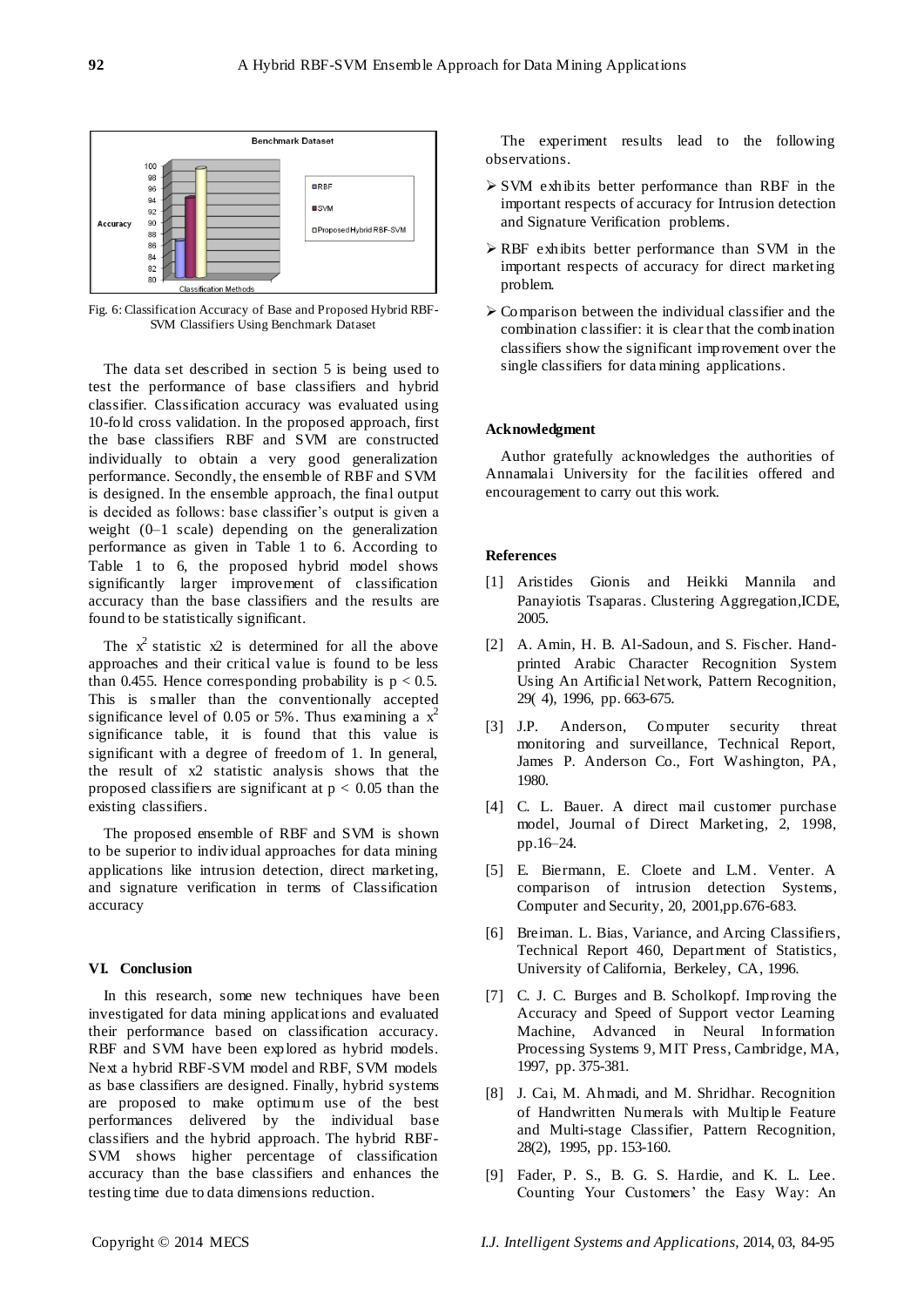Alternative to the Pareto/NBD Model, Working Paper, Wharton Marketing Department, 2004.

- [10] Freund, Y. and Schapire, R. A decision-theoretic generalization of on-line learning and an application to boosting. In proceedings of the Second European Conference on Computational Learning Theory, 1995, pp. 23-37.
- [11] Freund, Y. and Schapire, R. Experiments with a new boosting algorithm, In Proceedings of the Thirteenth International Conference on Machine Learning, 1996, pp.148-156 Bari, Italy.
- [12] Ghosh AK, Schwartzbard A. A study in using neural networks for anomaly and misuse detection. In: The proceeding on the  $8<sup>th</sup>$  USENIX security symposium, <http://citeseer.ist.psu.edu/context/1170861/0>; 1999, [accessed August 2006].
- [13] Gonul, F. F., Kim, B. D., & Shi, M. Mailing smarter to catalog customers. Journal of Interactive Marketing, 14(2), 2000, pp.2–16.
- [14] M.Govindarajan, RM.Chandrasekaran. Intrusion Detection using an Ensemble of Classification Methods, In Proceedings of International Conference on Machine Learning and Data Analysis, San Francisco, U.S.A, 2012, pp.459-464.
- [15] Gupta, Sunil, Donald R. Lehmann, and Jennifer Ames Stuart. Valuing Customers," Journal of Marketing Research, 41(1), 2004, pp.7–18.
- [16] Hastie, T., R. Tibshirani, and J. Friedman. The Elements of Statistical Learning: Data Mining, Inference and Prediction. New York: Springer-Verlag, 2001
- [17] Heady R, Luger G, Maccabe A, Servilla M. The architecture of a network level intrusion detection system. Technical Report, Department of Computer Science, University of New Mexico, 1990.
- [18] T.K.Ho, J.J.Hull, and S.N.Srihari, Combination of Structural Classifiers, in Proc. IAPR Workshop Syntatic and Structural Pattern Recog., 1990, pp.123-137.
- [19] Y. S. Huang and C. Y. Suen. An Optimal Method of Combining Multiple Classifiers for Unconstrained Handwritten Numeral Recognition, Proceedings of 3rd International Workshop on Frontiers in Handwriting Recognition, 1993.
- [20] Y. S. Huang and C. Y. Suen. A Method of Combining Experts for the Recognition of Unconstrained Handwritten Numerals, IEEE Transactions on PAMI, 17(1), 1995, pp.90-94.
- [21] K. Ilgun, R.A. Kemmerer and P.A. Porras. State transition analysis:A rule-based intrusion detection approach, IEEE Trans. Software Eng, 21, 1995, pp.181-199.
- [22] Ira Cohen, Qi Tian, Xiang Sean Zhou and Thoms S.Huang. Feature Selection Using Principal Feature Analysis, In Proceedings of the 15th international conference on Multimedia, Augsburg, Germany, September, 2007, pp.25-29.
- [23] Jiawei Han , Micheline Kamber. Data Mining Concepts and Techniques, Elsevier Publications, 2003
- [24] KDD'99 dataset, http://kdd.ics.uci.edu/databases, Irvine, CA, USA, 2010.
- [25] U. Krebel. Pairwise Classification and Support Vector Machines, Advances in Kernel Methods: Support Vector Learning, MIT Press, Cambridge, MA, 1999, pp.255-268.
- [26] Kubat, M., Holte, R., & Matwin, S. Learning when negative examples abound. Lecture Notes in Artificial Intelligence (LNAI 1224), 1997, pp.146– 153, Prague, The Czech Republic
- [27] L. Lam and C. Y. Suen. Optimal Combinations of Pattern Classifiers, Pattern Recognition Letters, 16(9), 1995, pp.945-954.
- [28] Lemmens, Aurélie and Christophe Croux. Bagging and Boosting Classification Trees to Predict Churn, Working Paper, Teradata center, 2003.
- [29] Ling, C. X., & Li, C. Data mining for direct marketing: Problems and solutions, Proceedings of the KDD98, 1998, pp.73–79.
- [30] E. Lundin and E. Jonsson. Anomaly-based intrusion detection: privacy concerns and other problems", Computer Networks,34, 2002,pp.623- 640.
- [31] Maryam Daneshmandi, Marzieh Ahmadzadeh. A Hybrid Data Mining Model to Improve Customer Response Modeling in Direct Marketing, Indian Journal of Computer Science and Engineering, 3(6), 2013,pp.844-855.
- [32] D. Marchette. A statistical method for profiling network traffic". In proceedings of the First USENIX Workshop on Intrusion Detection and Network Monitoring (Santa Clara), CA, 1999,pp.119-128.
- [33] Michie, D., Spiegelhalter, D. J., & Taylor, C. Machine learning. Neural and statistical classification, Ellis Horwood, 1994.
- [34] Mukkamala S, Sung AH, Abraham A. Intrusion detection using ensemble of soft computing paradigms, third international conference on intelligent systems design and applications, intelligent systems design and applications, advances in soft computing. Germany: Springer; 2003, pp.239–48.
- [35] Mukkamala S, Sung AH, Abraham A. Modeling intrusion detection systems using linear genetic

Copyright © 2014 MECS *I.J. Intelligent Systems and Applications,* 2014, 03, 84-95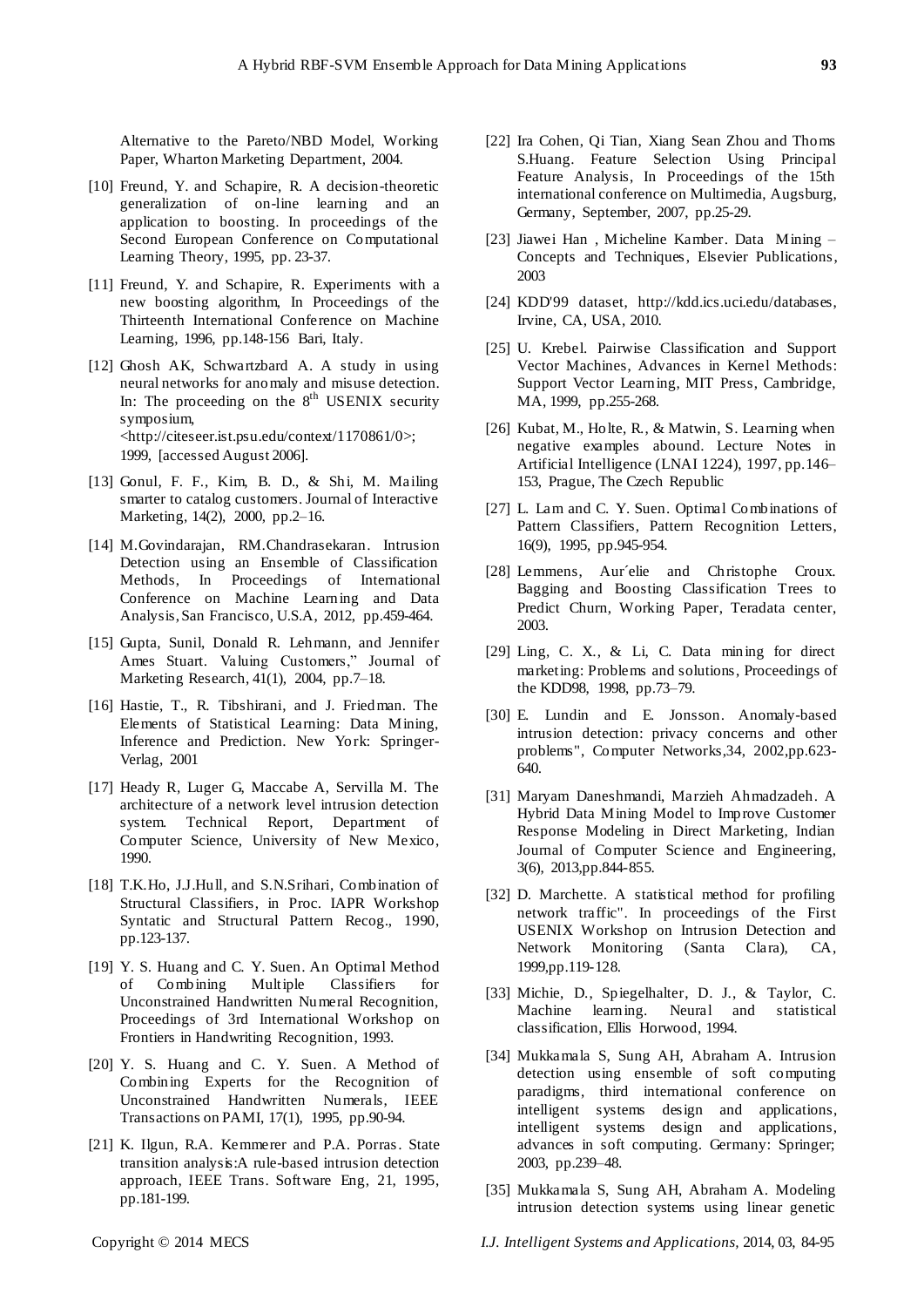programming approach, The 17th international conference on industrial & engineering applications of artificial intelligence and expert systems, innovations in applied artificial intelligence. In: Robert O., Chunsheng Y., Moonis A., editors. Lecture Notes in Computer Science, vol. 3029. Germany: Springer; 2004a, pp.633–42.

- [36] Mukkamala S, Sung AH, Abraham A, Ramos V. (2004b), Intrusion detection systems using adaptive regression splines. In: Seruca I, Filipe J, Hammoudi S, Cordeiro J, editors. Proceedings of the 6th international conference on enterprise information systems, ICEIS'04, vol. 3, Portugal, 2004b,pp.26–33
- [37] S. Mukkamala, G. Janoski and A.Sung. Intrusion detection: support vector machines and neural networks, In proceedings of the IEEE International Joint Conference on Neural Networks (ANNIE), St. Louis, MO, 2002, pp.1702-1707.
- [38] Oliver Buchtala, Manuel Klimek, and Bernhard Sick, Member, IEEE. Evolutionary Optimization of Radial Basis Function Classifiers for Data Mining Applications, IEEE Transactions on systems, man, and cybernetics—part b: cybernetics, 35(5), 2005.
- [39] Sara Madeira Joao M.Sousa. Comparison of target selection methods in direct Marketing, Technical University of Lisbon, Institution Superior Technician, Dept. Mechanical Eng./IDMEC, 1049- 001 Lisbon, Portugal, 2000.
- [40] Setnes, M., & Kaymak, U. Fuzzy modeling of client preference from large data sets: an application to target selection in direct marketing. IEEE Transactions on Fuzzy Systems, 9(1), 2001, pp.153–163.
- [41] Shah K, Dave N, Chavan S, Mukherjee S, Abraham A, Sanyal S. Adaptive neuro-fuzzy intrusion detection system, IEEE International Conference on Information Technology: Coding and Computing (ITCC'04), 1, USA: IEEE Computer Society; 2004, pp.70–74.
- [42] Shin, H. J., & Cho, S. Response modeling with support vector machines. Expert Systems with Applications, 30(4), 2006, pp.746–760.
- [43] T. Shon and J. Moon. A hybrid machine learning approach to network anomaly detection, Information Sciences, 177, 2007, pp.3799-3821.
- [44] C.Y.Suen, C.Nadal, T.A.Mai, R.Legault, and L.Lam, Recognition of totally unconstrained handwritten numerals based on the concept of multiple experts, Frontiers in Handwriting Recognition , C.Y.Suen, Ed., IN Proc.Int.Workshop on Frontiers in Handwriting Recognition, Montreal, Canada, Apr. 2-3, 1990, pp.131-143.
- [45] C. Y. Suen, C. Nadal, R. Legault, T. A. Mai, and L. Lam. Computer recognition of unconstrained handwritten numerals, Proc. IEEE, 80, 1992, pp.1162–1180.
- [46] Summers RC. Secure computing: threats and safeguards. New York: McGraw-Hill, 1997.
- [47] Sundaram A. An introduction to intrusion detection. ACM Cross Roads; 2(4), 1996.
- [48] W. Stallings. Cryptography and network security principles and practices, USA: Prentice Hall, 2006
- [49] Tang, Z. Improving Direct Marketing Profitability with Neural Networks. International Journal of Computer Applications, 29(5), 2011,pp.13-18.
- [50] C. Tsai , Y. Hsu, C. Lin and W. Lin. Intrusion detection by machine learning: A review, Expert Systems with Applications, 36, 2009,pp.11994- 12000.
- [51] Vapnik, V. Statistical learning theory, New York, John Wiley & Sons, 1998.
- [52] T. Verwoerd and R. Hunt. Intrusion detection techniques and approaches, Computer Communications, 25, 2002,pp.1356-1365.
- [53] S. Wu and W. Banzhaf. The use of computational intelligence in intrusion detection systems: A review, Applied Soft Computing, 10, 2010, pp.1- 35.
- [54] L. Xu, A. Krzyzak, and C. Y. Suen. Methods of Combining Multiple Classifiers and Their Applications to Handwritten Recognition, IEEE Transactions on Systems, Man, Cybernetics, 22(3), 1992, pp.418-435.
- [55] Yu, E., & Cho, S. Constructing response model using ensemble based on feature subset selection. Expert Systems with Applications, 30(2), 2006, pp.352–360.
- [56] Zahavi, J., & Levin, N. Issues and problems in applying neural computing to target marketing. Journal of Direct Marketing, 11(4), 1997, pp.63– 75.

#### **Author's Profiles**



**M.Govindarajan** received the B.E and M.E and Ph.D Degree in Computer Science and Engineering from Annamalai University, Tamil Nadu, India in 2001 and 2005 and 2010 respectively. He did his postdoctoral research in the Department of Computing, Faculty

of Engineering and Physical Sciences, University of Surrey, Guildford, Surrey, United Kingdom in 2011 and pursuing Doctor of Science at Utkal University, orissa, India. He is currently an Assistant Professor at the